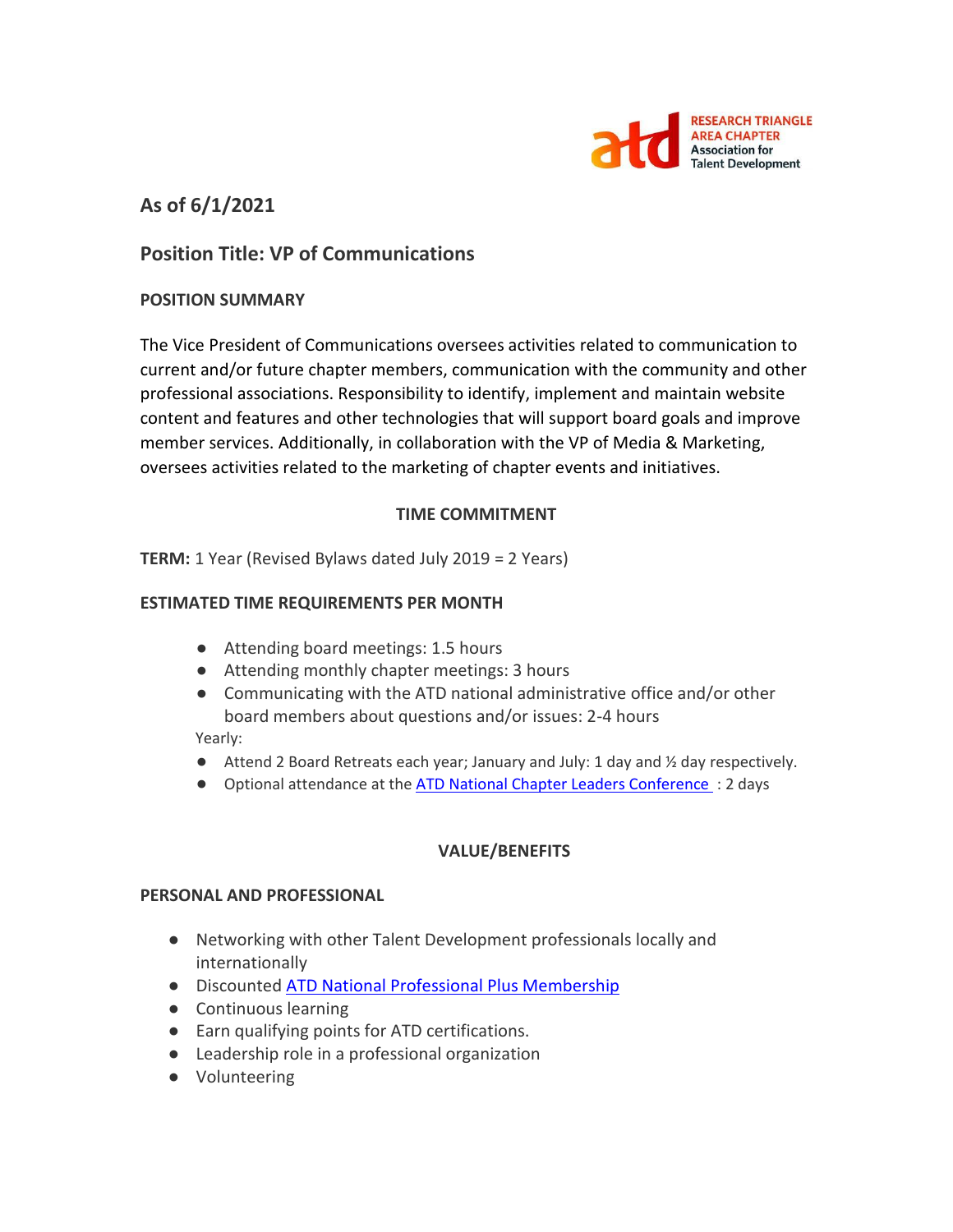- Invitation, Free Registration and stipend for hotel & travel to ATD National [Chapter Leaders Conference](https://events.td.org/Chapter-Leaders-Conference)
- Preferred seating at the [ATD International Conference](https://www.td.org/events) & Invitation to "Chapter Leadership Day" held during the International Conference.

### **RESPONSIBILITIES**

## **OPERATIONS**

- Support board and chapter functions by providing web pages, publishing interface, surveys, discussions, webinars, online-forms, e-commerce and other features as appropriate.
- Maintain Chapter Web Site and update as needed.
- Provide help in accessing and navigating the website.
- Act as point of contact and liaison with the website host.
- Design annual budget for Technology function; audit income/expenses monthly to ensure chapter's sound financial status.
- Research, develop and facilitate the sourcing of new ideas and concepts for using technological innovation to deliver enhanced services to members.

### **MARKETING AND COMMUNICATIONS**

- Ensures a communication piece is sent to members at least once each quarter.
- Ensures that the chapter adheres to ATD branding guidelines.
- Oversee the production of chapter newsletter; solicitation of general-interest articles, letters from the President, articles promoting ATD and chapter activities, reviews of previous meetings, membership updates, etc.
- Coordinate communication activities with related activities of Membership, Programs & Events, and other offices as needed.
- Stays current with chapter strategies and operations.
- May be asked to write articles for the newsletter.

## **Training**

- Recruits and trains incoming VP of Communication
- Recruits and trains volunteers to support marketing and/or communications functions.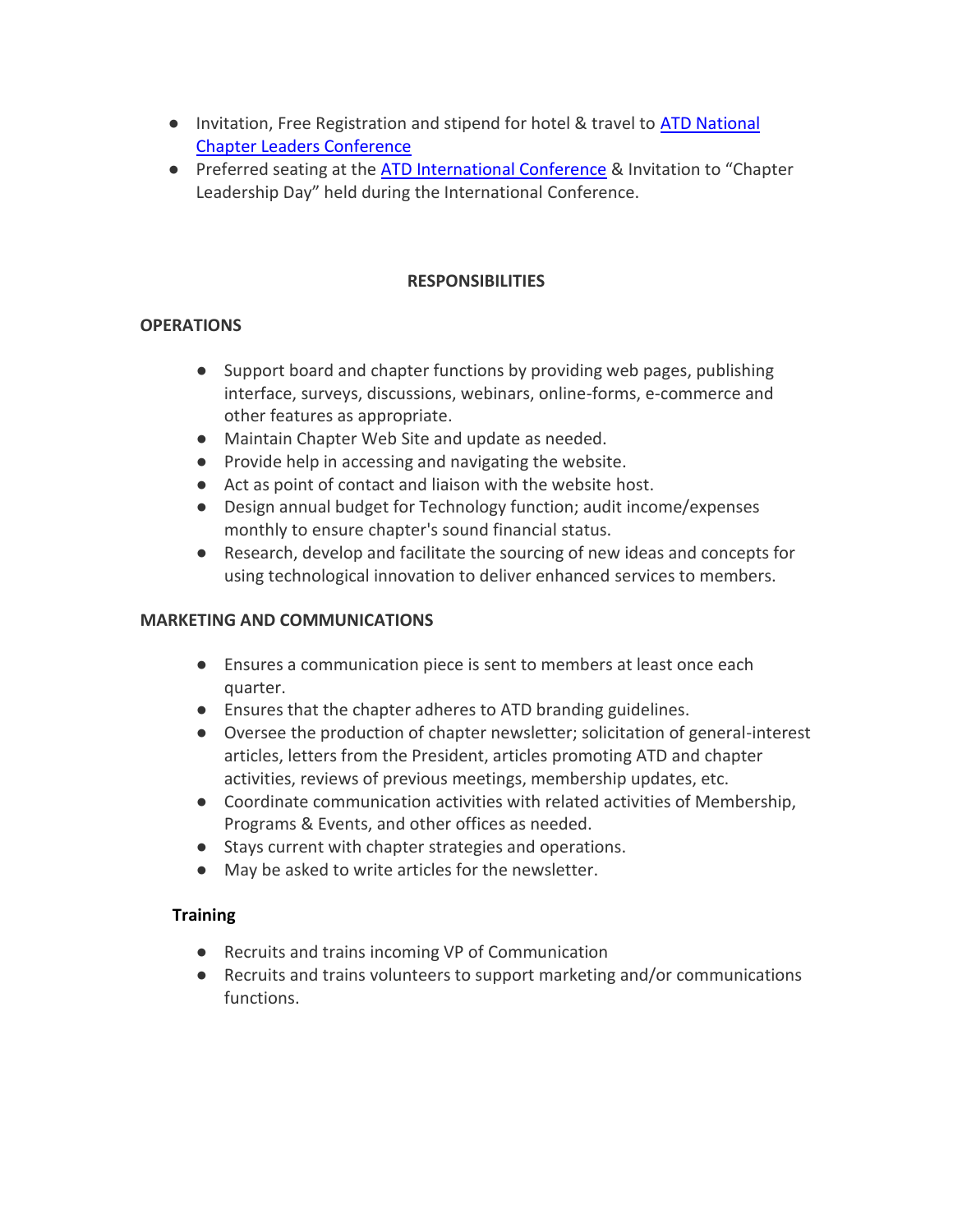### **BOARD ROLE**

- Develop goals for maintaining and improving internal Chapter communications.
- Develop a Communication Plan for the year (*sample below*).
- Provide the board updates on the communication plan.
- Advise Board of marketing and/or communications trends and strategies.
- Supports and promotes chapter affiliation requirements (CARE), and the strategic goals and action plans of the chapter.
- Attends and participates in monthly board meetings, chapter meetings, ATD International Chapter Leader Webinars; if available attends ATD International Conference and ATD Chapter Leaders Conference (ALC).
- Participates in other chapter events, committee meetings and workshops as available.
- Represents chapter professionally and ethically in all business functions/organizational activities.

## **QUALIFICATIONS**

- Solid information technology expertise and social media skills.
- Effective verbal communication, leadership, diplomacy, personal interaction, problem-solving and meeting management.
- Ability to plan, organize and execute activities as required by the position.
- Ability to complete projects within established timeframes.
- Ability to seek others out as volunteers.
- Time available to fully participate in chapter and board meetings.
- Member of ATD International and ATD-RTA member in good standing.

## **ATD RESOURCES**

[ATD RTA Board Google Site](https://sites.google.com/site/rtaboardofdirectors/home) [Chapter Relations Manager \(CRM\)](http://www.astd.org/Members/Chapters/Chapter-Leader-Community/Resources/Chapter-Services-Team) [National Advisors for Chapters \(NAC\)](http://www.astd.org/Members/Chapters/Chapter-Leader-Community/Resources/National-Advisors-for-Chapters) [Chapter Affiliation Requirements \(CARE\)](http://www.astd.org/Members/Chapters/Chapter-Leader-Community/Chapter-Administration) [Sharing Our Success \(SOS\)](http://www.astd.org/Members/Chapters/Chapter-Leader-Community/Resources/SOS) [Chapter Leader Community \(CLC\)](http://www.astd.org/Members/Chapters/Chapter-Leader-Community) [Leadership Connection Newsletter \(LCN\)](http://www.astd.org/Members/Chapters/Chapter-Leader-Community/Communications) **[Toolkits](http://www.astd.org/Members/Chapters/Chapter-Leader-Community/Resources/Toolkits)** [Chapter Leader Webcasts](http://www.astd.org/Members/Chapters/Chapter-Leader-Community/Leadership-Development)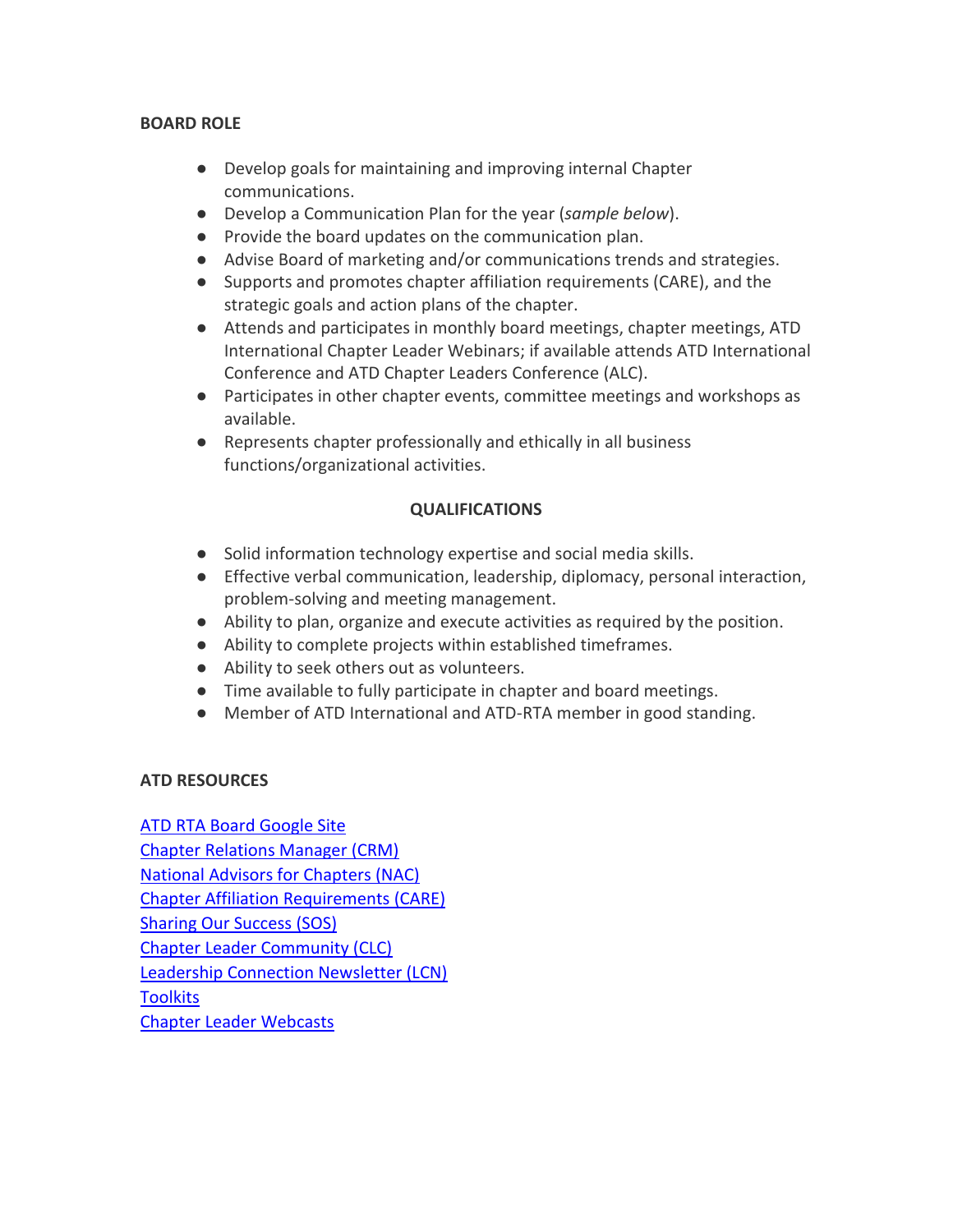# **SAMPLE MARKETING AND COMMUNICATION PLAN**

#### **Marketing Plan (Internal Communications)**

- **1. RTA Happenings email**
	- a. Timing
		- i. Frequency  $1/m$ onth on  $1<sup>st</sup>$  of Month
		- ii. Draft by  $25<sup>th</sup>$  of each month
		- iii. Finalized by last day of each month.
		- iv. Posted/scheduled by Paige or Trish (Normally Paige?)
	- b. Inputs
		- i. Events from Chapter Events Page
			- 1. Minimally, links to register.
			- 2. Preferred, title/topic, sponsored by x, and links to register.
			- 3. Which events?
				- a. SIGs
				- b. Monthly Meetings
				- c. Workshops/ATD Hosted certs and other opportunities.
				- d. Partner/linked events
			- 4. If summaries wanted, SIG / events planners should submit in 125 Character text for this email. Or they may request I do these for them.
		- ii. Outside the Chapter (Power Membership and Industry)
			- 1. Minimally, links to td.org events page and Power Member Logo
			- 2. Preferred, call outs for 1-2 major/geographically nearby conferences, early bird timing, and contacts for coordinating with other chapter members who plan to attend (much of this should be on a larger post on the chapter page)
			- 3. SHORT text on these. No more than 125 characters plus link to place with more info.
		- iii. Volunteer Roundups
			- 1. Minimally, links to volunteer page
			- 2. Preferred, links to volunteer page and a tickler for the types of volunteers' openings.
			- 3. SHORT text on these. Just enough to spark a click.
			- 4. Separate volunteer roundup emails with more info/ and calls to action may be scheduled for mid-month when need arises (urgent roles to fill, time sensitive).
		- iv. Plug the social media!
			- 1. Minimally, Logo links to all the ATDRTA social media pages.
				- a. Members click and land on our official pages.
				- b. Members peruse or follow as desired.
				- c. Track follows on these media to see if this increases engagement.
			- 2. Preferred: Follow the Chapter for all the latest news, events, and opportunities and share your success with #[whatever we want to use for chapter engagement]. Specific links to vlog, blog, or other content related chapter posts. Generic Logo links.